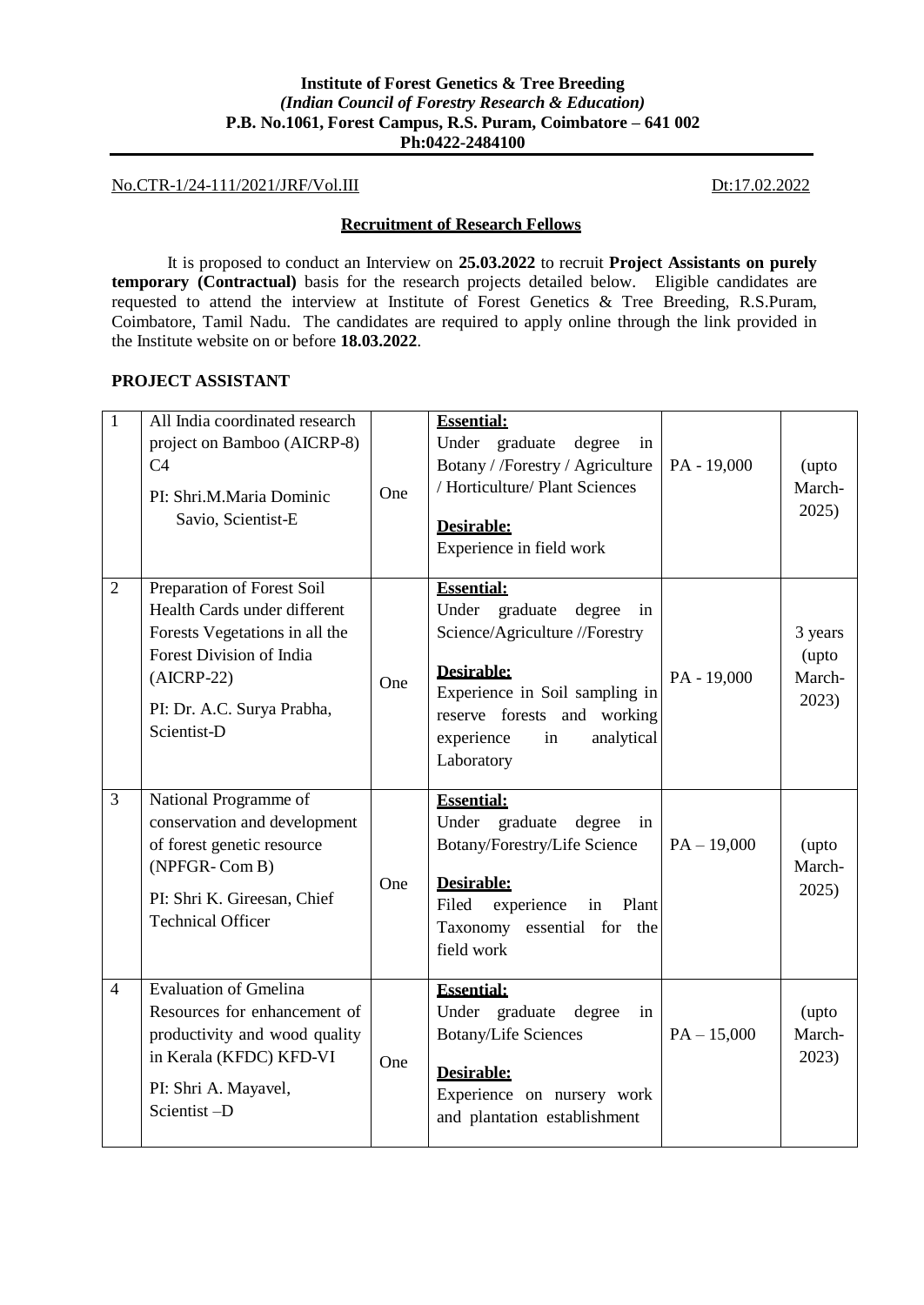| $\overline{5}$ | Screening and assessment of<br>untapped potential of<br>Mitragyna paroifolia (Roxb.)<br>Korth an indigenous genetic<br>resources for timber<br>(NFRP-191)<br>PI: Dr.Rajasugna Sekar,<br>Scientist-F          | One | <b>Essential:</b><br>Under graduate degree<br>in<br><b>Botany/Life Sciences</b><br>Desirable:<br>Experience on nursery work<br>and involving the raising the<br>plantation                                                                         | $PA - 19,000$                                | (upto<br>March-<br>2026) |
|----------------|--------------------------------------------------------------------------------------------------------------------------------------------------------------------------------------------------------------|-----|----------------------------------------------------------------------------------------------------------------------------------------------------------------------------------------------------------------------------------------------------|----------------------------------------------|--------------------------|
| 6              | Improvement of urban<br>greenery, sustainable tree<br>plantation and enhancing the<br>biodiversity at Singanallur<br>Lake, Coimbatore (IOCL)<br>PI: Dr. A. Rajasekaran,<br>Scientist-F                       | One | <b>Essential:</b><br>Under graduate degree in<br>Botany/Plant Science/<br><b>Environmental Sciences</b><br>Desirable:<br>Experience in Field work                                                                                                  | $PA - 19,000$<br>(Consolidated)              | 2 years                  |
| 7.             | selection<br>Genomics<br>for<br>superior heartwood formation<br>in two commercial timber<br>species:<br>teak (Tectona grandis) and<br>European<br>oak<br>(Quercus<br>robur)- Fast Wood<br>PI: Dr. R. Yasodha | One | <b>Essential:</b><br>B.Sc/B.Tech<br>Forestry/<br>in<br>Agriculture/<br>Botany/<br>Lifescience/<br>Bioinformatics/<br>Genetics<br>Desirable:<br>Prior experience in the field data<br>collection from tree plantations.                             | $PA -$<br>₹20,000 +<br>16% HRA<br>$= 23,200$ | Till Feb,<br>2025        |
| 8.             | Development of a working<br>protocol<br>for<br>the<br>micropropagation<br>of<br>mahogany<br>Sweitenia macrophylla)<br>PI: Dr Rekha R. Warrier,<br>Scientist-F                                                | Two | <b>Essential:</b><br>Graduation in Science<br>and<br>completed<br><b>GSDP</b><br>the<br>certificate course<br>on Plant<br>its<br>tissue<br>and<br>culture<br>applications.<br><b>Desirable:</b><br>Experience in working in tissue<br>culture lab. | ₹.20,000                                     | 24<br>months             |